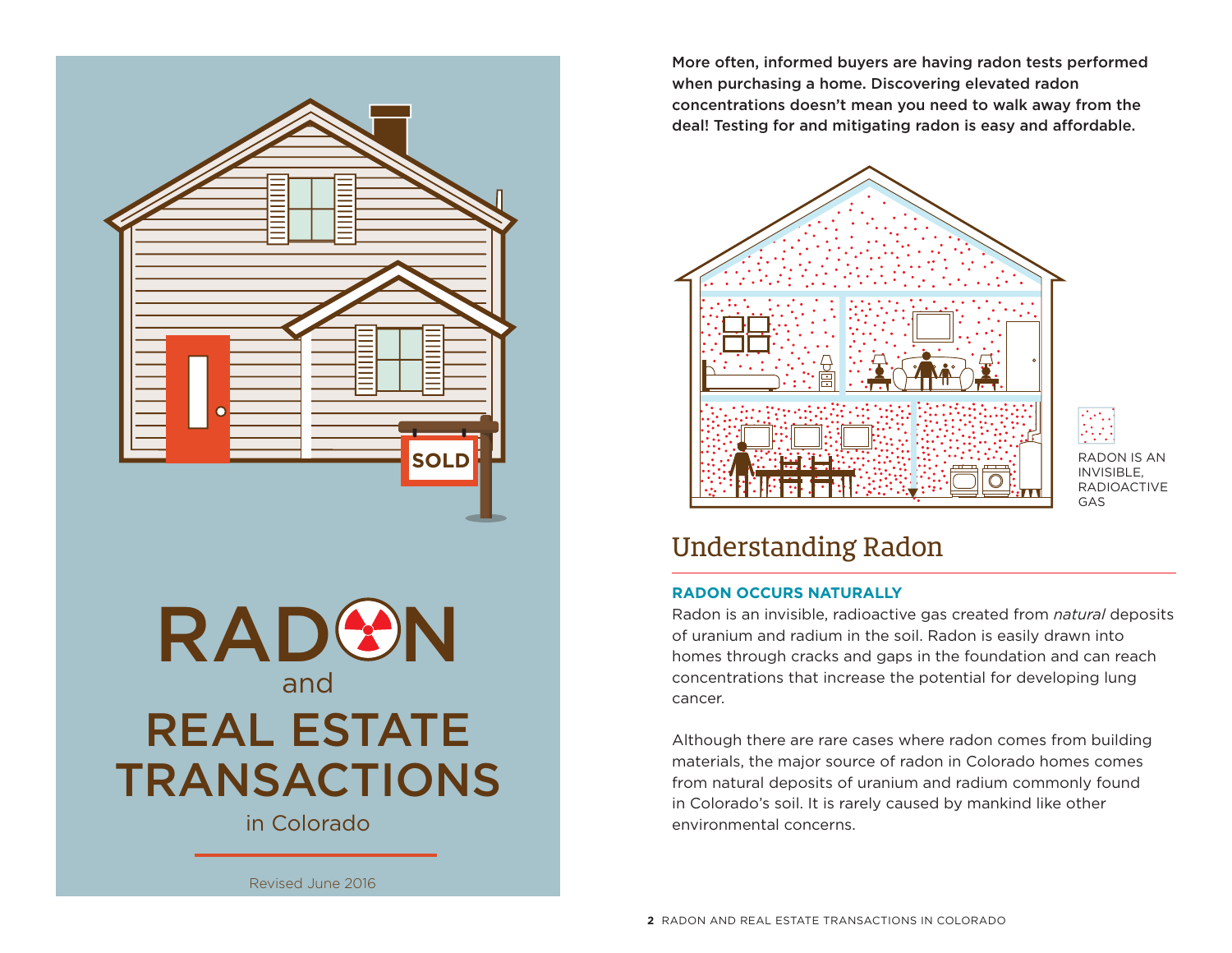

#### **RADON LEVELS ARE HIGH IN COLORADO**

Data collected by the Colorado Department of Public Health and Environment indicates that approximately 50% of homes in Colorado have radon levels higher than the U.S. Environmental Protection Agency (EPA)-recommended action level of 4 picocuries per liter of air (pCi/L). All of Colorado – not just the mountains or foothills – is considered to be at high risk for elevated indoor radon levels.

#### Radon levels can be elevated in a variety of structures, including:

- New and old homes.
- Homes built on all types of foundations, including slab-on-grade, crawlspaces, and basements.

#### **RADON EXPOSURE CAUSES LUNG CANCER**

As uranium and radium breaks down in the soil, radon gas is created. Radon is then pulled into homes by a natural stack effect, releasing solid radioactive particles that can be inhaled into your lungs. These particles are referred to as radon decay products. This radiation can damage your lungs and increase your risk of developing lung cancer.

The average indoor radon level in the U.S. is about 1.3 pCi/L in air. In Colorado, the average indoor radon level is about 6.4 pCi/L. Living in a home with average levels of radon in Colorado for 1 year is like having more than 200 chest x-rays every year. That's more than 3 chest x-rays per week, per person, per year.



- **The United States Surgeon General, the American Lung** Association, and the Environmental Protection Agency recommend that people avoid long-term radon exposure at or above 4 pCi/L.
- Every year in the U.S., over 20,000 people die from radoninduced lung cancer. In Colorado, approximately 500 people die annually from radon-induced lung cancer. Long-term residential radon exposure is the second leading cause of lung cancer in the general population (cigarette smoking is the first).

(Field, R. William. 'A Review of Residential Radon Case-Control Epidemiologic Studies Performed in the United States.' Reviews on Environmental Health 16.3 (2001): 151-67. Print.)

Residential case-control studies, as well as carefully controlled studies on animals and miners, have shown that prolonged exposure to radon decay products can significantly increase a person's potential for lung cancer.

Radon is a Class A carcinogen: that is, it is known to cause cancer in humans with prolonged exposure. It is in the same class as tobacco products.

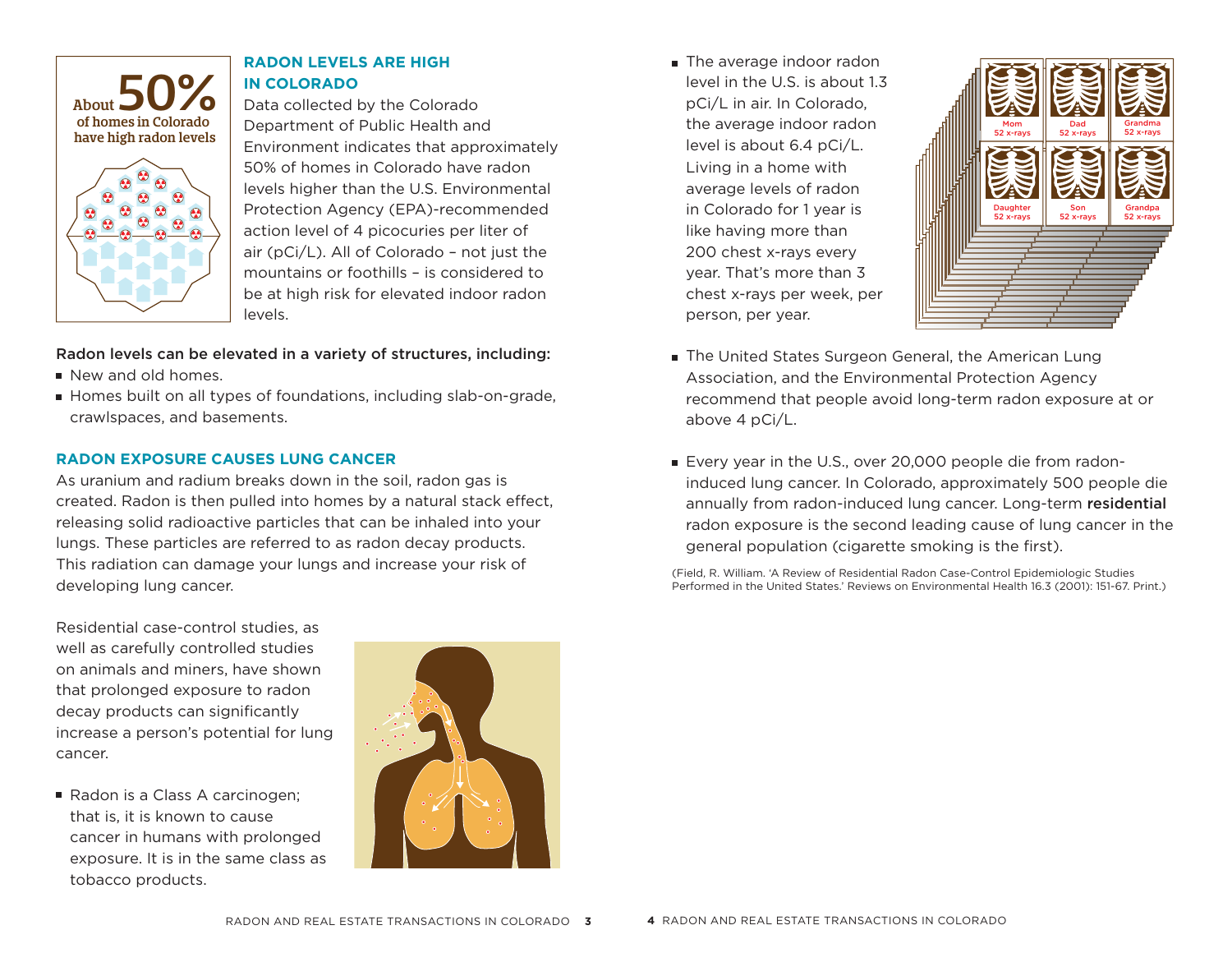### Real Estate Transaction Requirements

#### **RADON DISCLOSURE IS REQUIRED IN COLORADO REAL ESTATE TRANSACTIONS**

Section K of the Environmental Conditions portion of the Colorado Seller's Property Disclosure Form specifically lists radon as a hazard that, if known by the seller to exist or ever have existed, must be disclosed. This is true even if previous test results were less than 4 pCi/L. In all cases, sellers should provide copies of any test results to potential buyers. If a radon mitigation system exists, it should also be disclosed, as it is presumed that radon had existed previously, and that if the system were to fail, the radon level would return to its original level.

| ENVIRONMENTAL CONDITIONS Do any of the<br>following conditions now exist or have they ever existed:                                                                                                                     | Yes | No | Do Not<br>Know | N/A | Comments |
|-------------------------------------------------------------------------------------------------------------------------------------------------------------------------------------------------------------------------|-----|----|----------------|-----|----------|
| Hazardous materials on the Property, such as radioactive.<br>toxic, or biohazardous materials, asbestos, pesticides,<br>herbicides, wastewater sludge, radon, methane, mill tailings,<br>solvents or petroleum products |     |    |                |     |          |

Radon section on Seller's Property Disclosure document

#### **RADON LEVELS CAN BE FIXED**

If radon concerns are discovered during the home inspection process, they can be fixed through mitigation. Normal real estate negotiation procedures can be used to resolve the costs associated with radon mitigation.



### Testing

#### **TEST FOR RADON DURING THE INSPECTION PROCESS**

At the time of resale, it is important to know what the radon exposure risk could be, independent of how someone else operates or lives in a home. Reliable testing devices and methods exist and are readily available to determine indoor radon levels.

#### **QUALIFIED RADON MEASUREMENT CONTRACTORS**

It is strongly recommended that you use a contractor who is certified with the National Radon Proficiency Program (NRPP) or National Radon Safety Board (NRSB) to conduct your test. Certified contractors have been trained in the proper placement of radon measurement devices and the interpretation of the results. They use high-quality testing devices that can accurately determine the radon risk of the home. A list of certified radon testing contractors can be found at **www.coloradoradon.info.** 

#### **Follow these steps to ensure that your new home will keep your family safe and healthy for years to come:**

- $1$  Find the house you want to buy.
- 2 As part of the home inspection process, request a short-term radon test using a certified radon measurement contractor. Your home inspector may or may not be qualified to conduct radon testing.
- 3 If the short-term test result is less than 4 pCi/L, the EPA does not recommend any immediate action; however, consider conducting a long-term test (90 days up to a year) after your family moves into the home, as there is still some risk at exposures less than 4 pCi/L.
- 4 If the short-term test result is 4  $pCi/L$  or higher, consider asking the seller to pay for a mitigation system. The seller is not legally required to pay for mitigation; this is a negotiation between the buyer and seller, just like any other home repair.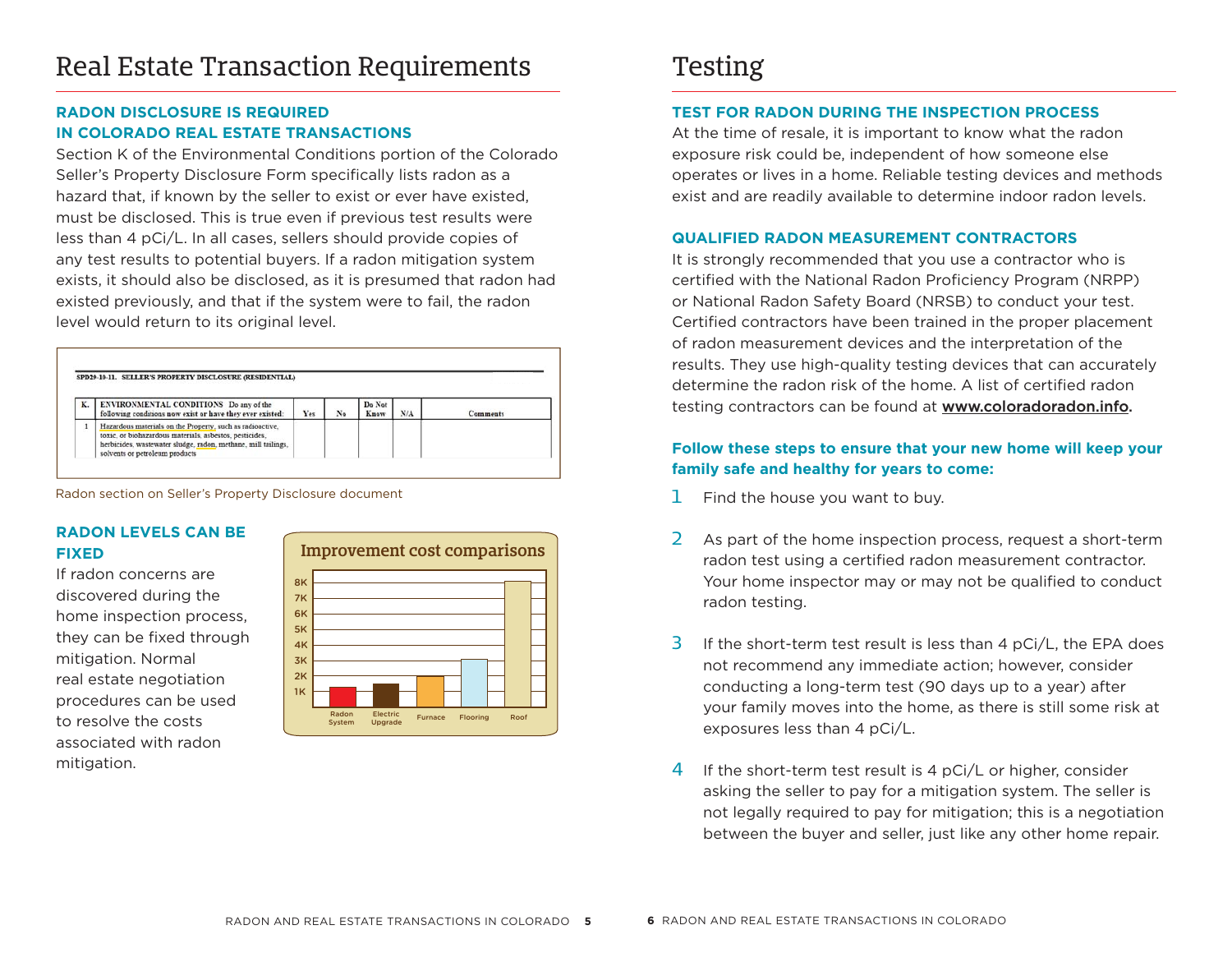You can consider purchasing the property and reducing the radon levels after moving into the home. **All homes can be fi xed!**

- 5 Once you decide to install a mitigation system in the house, seek bids from NRPP- or NRSB-certified mitigation contractors who are willing to guarantee the results to below 4 pCi/L. A list of certified contractors is available at **www.coloradoradon.info**.
- $6$  Use bids from certified contractors as a basis for negotiations with the seller.
- 7 If the seller is willing to pay for a mitigation system, work with your real estate professional to determine the best way to obtain the funding from the seller and have the system installed by a certified contractor after taking possession of the property. This will help to ensure that you are happy with the system design.

#### TESTING TYPES, PURPOSE, AND CONDITIONS

#### **Potential for Radon Exposure**

- Short-term test, typically 2-5 days.
- Conduct test under closed-house conditions 12 hours prior to start of test and throughout test.
- Test lowest potentially livable level of home, even if it is unfinished.
- Commonly used at time of resale.

### **Risk of Exposure Living in Home**

- **Long-term test, typically 91 days** up to 1 year.
- Conduct test under normal dayto-day living conditions.
- **Test lowest potentially livable** level of home, even if it is unfinished
- Commonly used outside of a real estate transaction or as a basis of escrow fund release.

#### **IF YOU LOVE THE HOUSE, BUY IT**

Buyers should not be reluctant to buy a home with elevated radon levels. They should take action to reduce radon after they move in. If the radon test results show a potential radon concern, consider doing a long-term test after you move in and before you install a radon mitigation system.

The amount of radon exposure you have depends on where you spend your time. Doing a long-term test after you move in allows you to control the test conditions to better measure your actual radon exposure. If needed, you can then decide with your NRPPor NRSB-certified contractor about the need for mitigation. A long-term test should be placed for a minimum of 91 days up to 1 year after you move into the home.

### Mitigation

#### **REDUCING RADON IS EASY AND INEXPENSIVE**

Considerable research has been conducted by educational institutions and private industries in Colorado and elsewhere that provides evidence-based practices for mitigating radon in homes, schools, and commercial buildings. The techniques are straightforward and reliable.

However, mitigation requires more than trying to seal openings in the foundation. *In fact, caulking and sealing of foundation openings, on its own, has proven NOT to be a suitable method for reducing radon levels.*

Mitigation should be done by a certified contractor who will install the system according to Radon Mitigation Standards and local building codes. A list of NRPP- or NRSB-certified radon mitigation contractors is available at www.coloradoradon.info.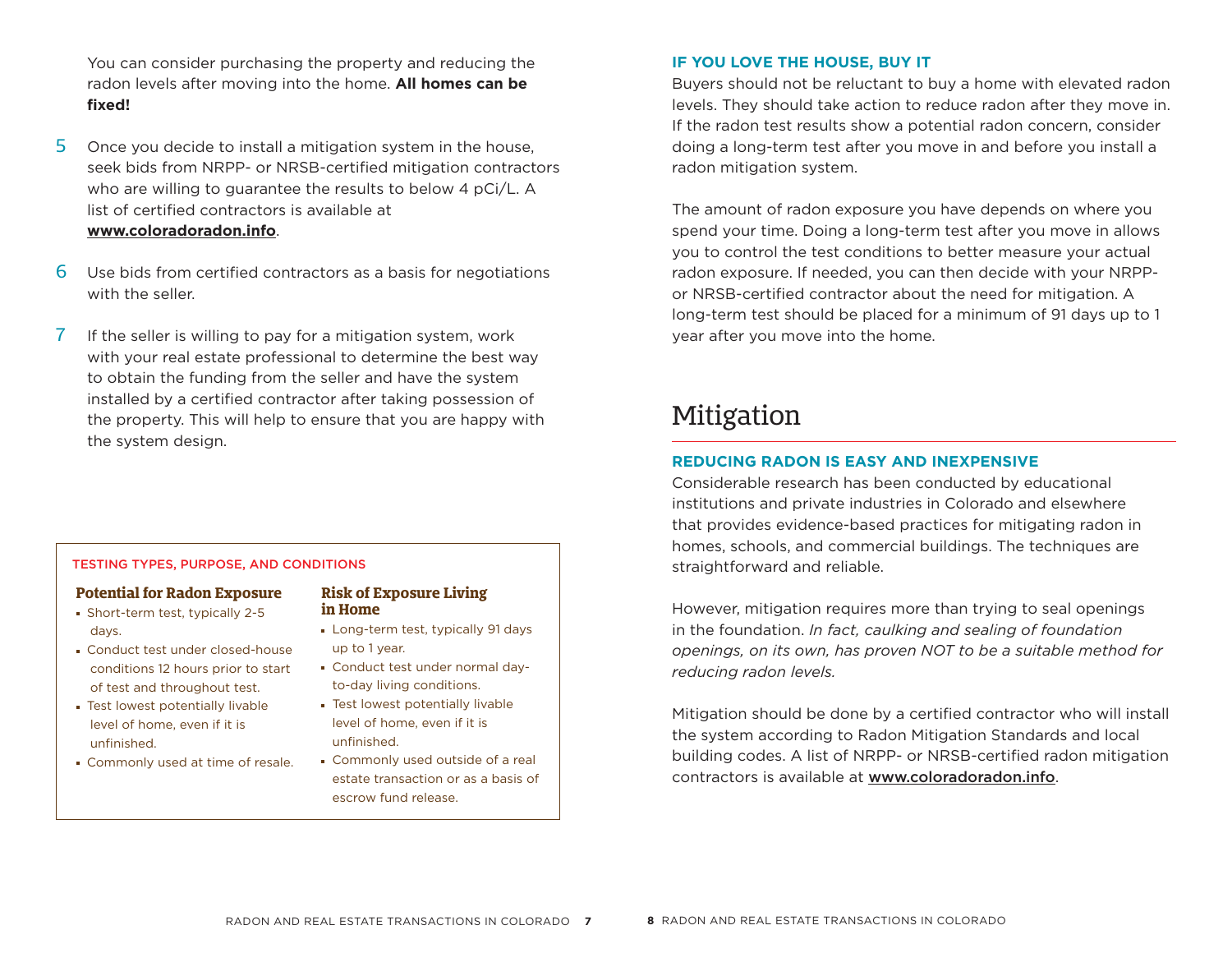

#### **Mitigation Systems**

Radon systems are designed and installed based on the construction of a home, not on the existing radon levels. Radon is mitigated when a system is installed that pulls radon-laden soil gas from underneath the foundation or crawlspace and exhausts it outside of the building, far enough away from windows and other openings that it will not re-enter the home.

A mitigation system usually consists of plastic pipe connected to an air pocket surrounded by the soil, either through a hole in the slab, via a sump lid connection, in a perimeter drain, or from beneath a plastic sheet in a crawl space. A quiet, continuously operating fan is attached to the pipe and discharges the radon outdoors.

A home with more than one foundation can present challenges to collecting the soil gas from under all portions of the building. However, qualified mitigation contractors typically can connect multiple systems together so that only one fan is required.

#### **Crawlspace Systems**

For crawlspace mitigation systems, contractors need to lay perforated pipe, install plastic sheeting over the piping, seal it to the walls, and then route the piping to the fan. These systems can be more costly; however, the added benefit of reducing moisture in the crawlspace, in addition to reducing radon, can be a significant benefit.



#### **Costs**

It's best to get involved in how the radon mitigation system will be installed if you will be the future occupant of the property. Costs depend on the amount of effort it takes the contractor to conceal the system and maintain the visual appeal of the home. Although a system routed up the outside of the building will reduce radon quite well, it may not be as visually appealing as one that is routed through the interior of the home.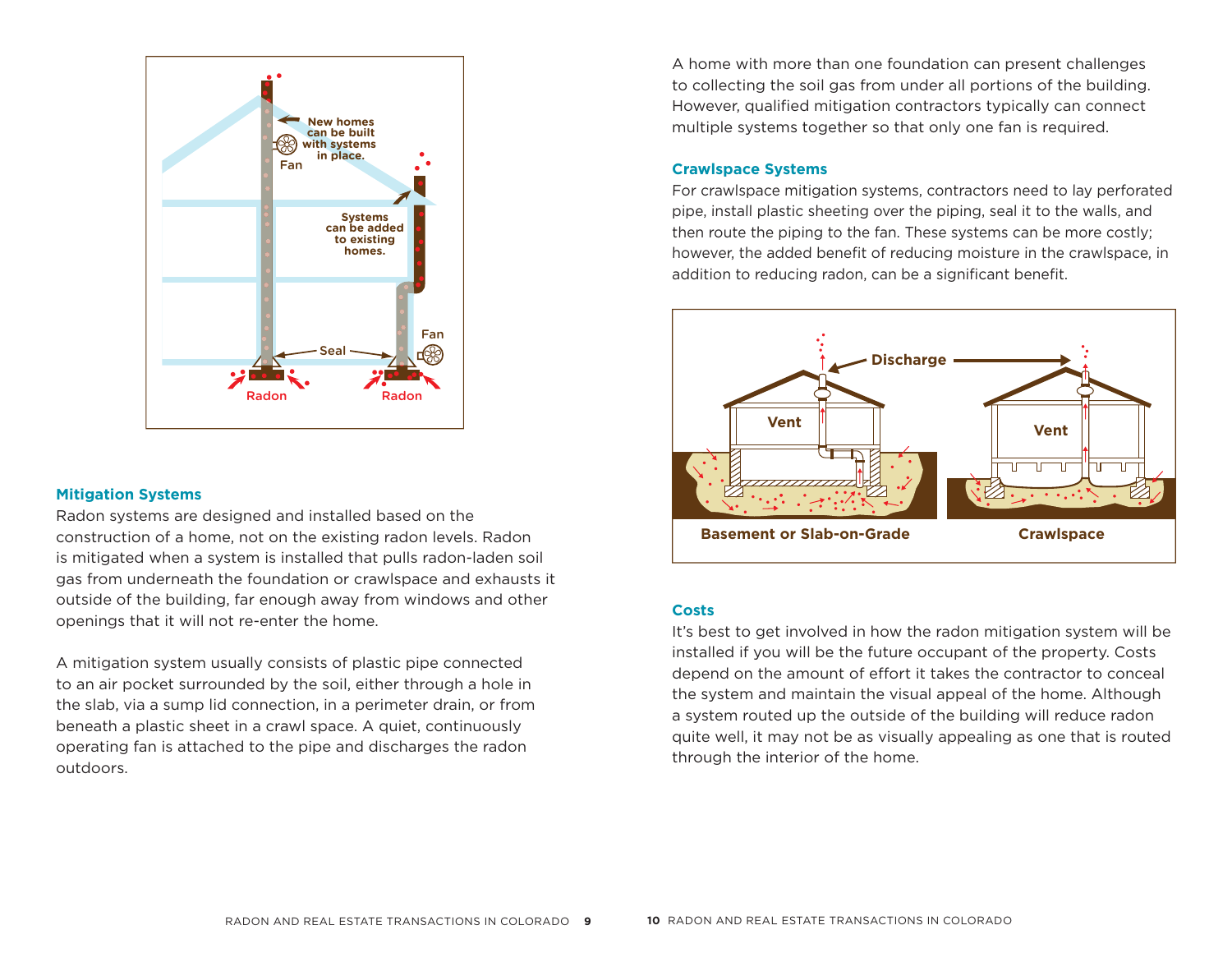Average U.S. installation cost: \$1,200

Average operating cost in Colorado: \$3/month

Expected life span of fan: 8-10 years

Fan replacement cost: \$145-300

Periodic maintenance: Test every 2 years

#### **Key Elements of Mitigation Systems**

U.S. EPA Radon Mitigation Standards include standards for radon mitigation systems. Your qualified contractor should understand and follow these standards.

- $1$  The discharge point of the system must: Be at least 10 feet above grade: Be at least 10 feet away or 2 feet above any opening to the interior of the home; **AND** Terminate above the eave of the roof.
- 2 System fans should **not** be located inside a home, building, or in a crawlspace. They can be in an attic, on the outside of the house, or in the garage (provided there is no living space above the garage).
- 3 There should be a gauge (manometer) located in a prominent location (inside the home) that will easily show the occupant that the system is functioning properly.
- 4 Power to the fan should be run in accordance with local electric codes, including permits where required.
- 5 All portions of the system should be labeled and a simple instruction manual, with warranties, provided to the homeowner.
- $6$  All homes with mitigation systems should be retested no sooner than 24 hours (no later than 30 days) after installation to verify radon mitigation is working and has lowered radon levels to below 4 pCi/L. The home should be retested every two years to make sure the mitigation system is operating properly.
- If purchasing a home or building with an existing radon mitigation system, it should be tested prior to purchase and every two years to confirm it's working properly.

#### **SELECT A QUALIFIED RADON MITIGATION CONTRACTOR**

The State of Colorado recognizes certified radon mitigation professionals. Lists of these certified individuals can be found at www.coloradoradon.info.

#### In addition to contractor certification, homeowners should always:

- 1 Ask for references.
- 2 Get several bids, as with any home repair.
- 3 Require proof of certification, including agreement to follow mitigation standards and codes of ethics.
- 4 Ask for proof of liability insurance, being bonded, and having all necessary licenses to satisfy local requirements.
- 5 Ask for a clear contract with a guarantee below 4 pCi/L and a warranty.

#### **ASK FOR A RADON MITIGATION SYSTEM IN NEW HOMES**

A considerable number of Colorado homebuilders routinely put mitigation systems in homes during the building process. In many locations in Colorado, local building codes require that a radon system be installed in all new homes. Check with your local building department. In areas where it is not a building code requirement, it may be offered as an additional option by the builder.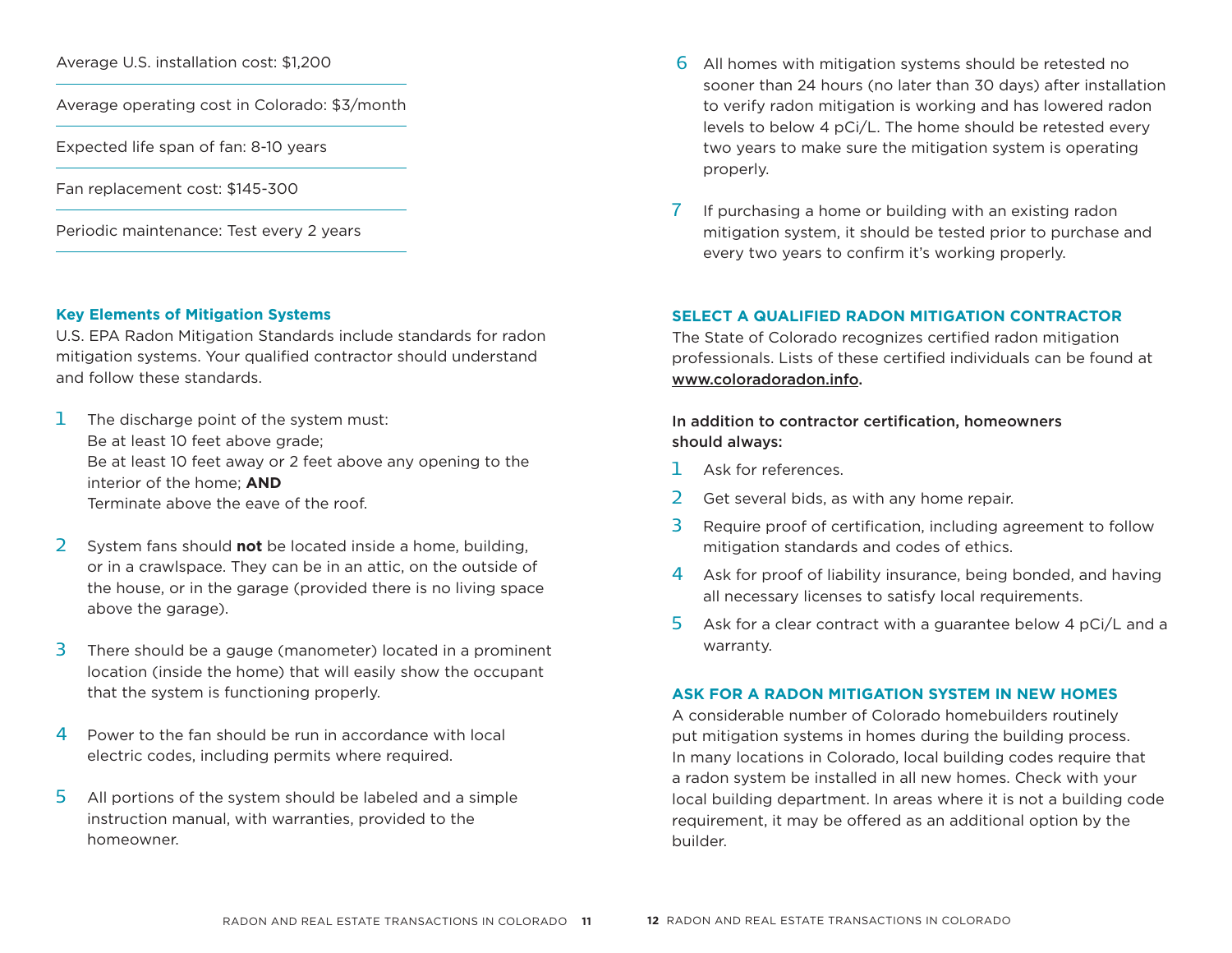#### If you're building a new home:

- Ask your builder to install a radon system during construction.
- Test the home or building after completion to ensure it reduces the radon levels below 4 pCi/l.

#### Installing a system while a house or building is being constructed can be advantageous because:

- The piping can be easily concealed.
- The vent pipe can exit the roof and appear as a normal roof penetration.
- The sub-grade can be prepared to collect radon easily.
- Multiple foundations (such as in a basement and a crawl space) can be hooked up to a single vent, which also can be concealed in walls.
- When done correctly, the system often works passively, without the need of a fan. (A contractor will route the system vent pipe in such a manner that after the home is tested, if the radon levels are not acceptable, a fan can easily be installed on the vent pipe within the attic to make the system more effective.)



### Radon in Water

#### **RADON FROM GROUNDWATER IS A LOW RISK**

Radon can dissolve in the groundwater and be released into the air of a home when it is used for showers, laundry, and other purposes. Radon in water is not widespread and is primarily an issue with homes whose water supplies are from private wells that use groundwater.

The major concern is not with drinking the water, but rather the increased amount of radon added into the indoor air in addition to radon coming from the soil. Normal radon-in-air tests will measure this contribution if the house is occupied during testing. It takes a lot of radon in the water to have a measurable effect on indoor radon concentrations. As a rule, it takes 10,000 pCi/L in the water to add 1 pCi/L of radon to the air in the home. Always test the air first before testing or becoming concerned about radon in the water. Ask your radon measurement contractor for guidance.

Information about radon in water testing is available at www.colorado.gov/cdphe/lab or by calling 303-692-3048.